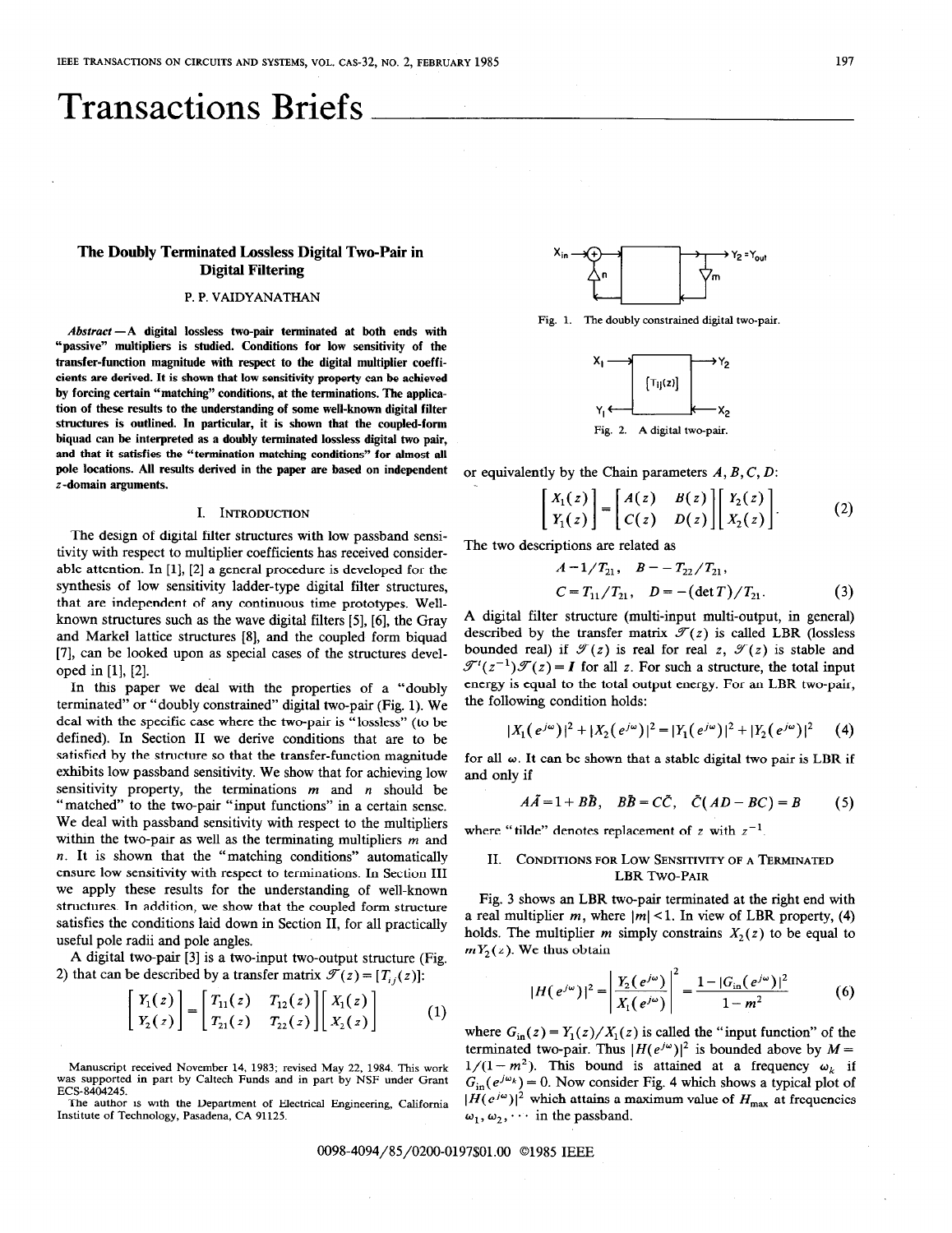

Fig. 3. Singly terminated LBR digital two-pair





Fig. 5. Illustrating the low sensitivity property.

If the structure in Fig. 3 is such that the bound  $M$  is precisely equal to  $H_{\text{max}}$ , then such an implementation has low passband sensitivity. This is because when  $\omega = \omega_k$ ,  $|H(e^{j\omega_k})|^2$  cannot increase as a result of quantization of multipliers inside the two-pair, and as a result, a plot of  $|H(e^{j\omega_k})|^2$  against an internal multiplier  $m_i$  is as sketched in Fig. 5. Thus at frequencies  $\omega_k$ , the first order sensitivity is zero. If we have a number of maxima in the passband, the overall passband sensitivity is, therefore, excellent. The structures advanced in [2] fall under the class described here. Certain wave-digital filters [5], [6] and orthogonal filters [9] belong to the class advanced in [2]. These structures have been verified to have low passband sensitivity. A number of simulation examples are included in [2].

Now, the input function  $G_{\text{in}}(z)$  can be written in terms of the two-pair chain parameters as:

$$
G_{\rm in}(z) = \frac{C(z) + mD(z)}{A(z) + mB(z)}\tag{7}
$$

and, therefore, if the bound M is attained by  $|H(e^{j\omega})|$  at  $\omega_k$  this implies

$$
m=-C(e^{j\omega_k})/D(e^{j\omega_k}).
$$
 (8)

From (3), (5), and (8) we get<sup>1</sup>

$$
m = T_{22}^* (e^{j\omega_k}). \tag{9}
$$

Thus the attainment of the bound implies a "matching" of the constraining multiplier to the conjugate of  $T_{22}$ , which is defined as

$$
T_{22}(z) = Y_2(z)/X_2(z)|_{X_1(z)=0}.
$$
 (10)

Next consider the doubly terminated LBR structure of Fig. 6. Both  $m$  and  $n$  are assumed real. Let us define the functions

$$
H_{\text{in}}(z) = Y_2(z) / X_2(z) |_{X_{\text{in}}(z) = 0}
$$
 (11)

$$
G_{\rm in}(z) = Y_1(z) / X_1(z)
$$
 (12)

Clearly  $H_{\text{in}}(z)$  ("input function" looking from the right) is independent of  $m$ , and  $G_{\text{in}}(z)$  is independent of  $n$  by definition. In

<sup>1</sup>Remembering that *m* is real, it is clear that if (9) holds then  $T_{22}(e^{j\omega_k})$  has to be real, hence no conjugate symbol is necessary.



Fig. 6. The doubly constrained LBR two-pair.



Fig. 7. A zero-order digital LBR two-pair.



order to analyze this structure it is convenient to consider a "derived structure" as follows: consider the two-pair shown in Fig. 7. This has a transfer matrix:

$$
\mathcal{T}_1 = \begin{bmatrix} -n & \sqrt{1 - n^2} \\ \sqrt{1 - n^2} & n \end{bmatrix} \tag{13}
$$

which is LBR, i.e.,  $\mathcal{J}_1^t \mathcal{J}_1 = I$ . If this is cascaded to the LBR two-pair of Fig. 6, we get an overall LBR two-pair that is singly terminated. This "derived structure" is shown in Fig. 8. Note that  $G_{\text{in}}(z)$  and  $H_{\text{in}}(z)$  are not affected by the cascading operation. Applying (6) to the modified circuit, we get

$$
\left| \frac{Y_2(e^{j\omega})}{X'_1(e^{j\omega})} \right|^2 = \frac{1 - \left| \frac{Y'_1(e^{j\omega})}{X'_1(e^{j\omega})} \right|^2}{1 - m^2}
$$
(14)

i.e.,

$$
|H(e^{j\omega})|^2 = \left| \frac{Y_2(e^{j\omega})}{X_{\text{in}}(e^{j\omega})} \right|^2 = \frac{\left(1 - |G'(e^{j\omega})|^2\right)}{(1 - n^2)(1 - m^2)}\tag{15}
$$

where  $G'(z) = Y_1'(z)/X_1'(z)$ . The upper bound on (15) is given by  $M=1/[(1-n^2)(1-m^2)]$  and is attained at  $\omega=\omega_k$  if  $G'(e^{j\omega_k})=$ 0. We have already seen that this also implies  $H_{in}(e^{j\omega_k}) = m$ . We now observe that  $G'(e^{j\omega_k}) = 0$  implies

$$
\sqrt{1-n^2} Y_1(e^{j\omega_k}) = nX'_1(e^{j\omega_k}) = n\frac{X_{\rm in}(e^{j\omega_k})}{\sqrt{1-n^2}} \qquad (16)
$$

which leads to

$$
Y_1(e^{j\omega_k}) = \frac{n}{1-n^2} \left[ X_1(e^{j\omega_k}) - n Y_1(e^{j\omega_k}) \right]
$$
 (17)

i.e.,

$$
G_{\rm in}(e^{j\omega_k})=Y_1(e^{j\omega_k})/X_1(e^{j\omega_k})=n.
$$
 (18)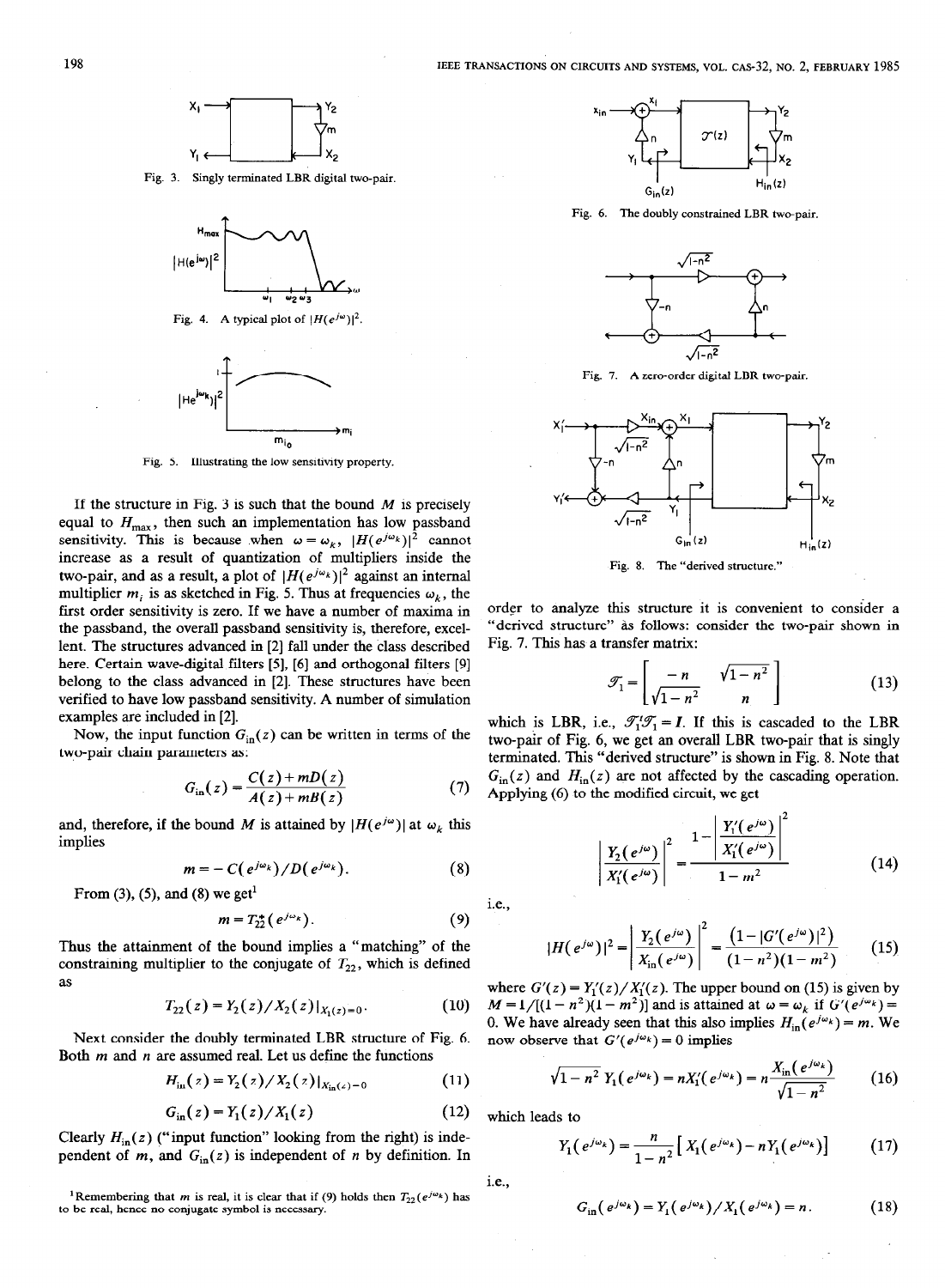Thus if the bound  $M$  has to be attained, both the terminations should be matched to the respective "input functions."

We next note that for any doubly terminated LBR two-pair (Fig. 6), matching at one end automatically implies matching at the other. To show this let us assume  $G_{in}(e^{j\omega_k}) = n$ , and verify that  $H_{in}(e^{j\omega_k})$  is indeed equal to m. In terms of the chain parameters of the two-pair we can write

$$
H_{\rm in}(z) = [-B(z) + nD(z)]/[A(z) - nC(z)] \qquad (19)
$$

With  $G_{\text{in}}(e^{j\omega_k}) = n$  we get from (7)

$$
m[D(e^{j\omega_k})-nB(e^{j\omega_k})]=nA(e^{j\omega_k})-C(e^{j\omega_k}).
$$
 (20)

By applying the properties (5) of an LBR two-pair it can be verified that (20) implies

$$
m\left[A\left(e^{-j\omega_k}\right)-nC\left(e^{-j\omega_k}\right)\right]=nD\left(e^{-j\omega_k}\right)-B\left(e^{-j\omega_k}\right). (21)
$$

Complex conjugation then leads to:

$$
m = \left[ -B\left(e^{j\omega_k}\right) + nD\left(e^{j\omega_k}\right) \right] / \left[ A\left(e^{j\omega_k}\right) - nC\left(e^{j\omega_k}\right) \right] \quad (22)
$$

which proves  $H_{\text{in}}(e^{j\omega_k}) = m$ . Thus if the structure is designed such that  $n = G_{\text{in}}(e^{j\omega_k})$  at the maximal points in the passband, then conditions for low sensitivity are automatically satisfied.

## Sensitivity with Respect to Terminations

Consider again Fig. 6. Assume that the structure is designed such that

$$
H_{\text{max}} \triangleq |H(e^{j\omega})|_{\text{max}}^2 = M \triangleq 1/[(1-n^2)(1-m^2)]. \quad (23)
$$

In other words, the maximum value of the transfer function magnitude  $H_{\text{max}}$  is equal to the maximum gain M that can ever be achieved with the structure. Such realizations, in which  $H_{\text{max}}$ is equal to  $M$ , will be called "properly terminated." (For example, if  $H_{\text{max}} = 1$ , then a "properly terminated" realization has  $n = m = 0$ , i.e., it is in fact a simple unterminated LBR two-pair). From (15) we have

$$
\frac{\partial |H(e^{j\omega})|^2}{\partial n} = \frac{2n}{(1 - m^2)(1 - n^2)^2} - \frac{2|G'(e^{j\omega})|}{(1 - m^2)(1 - n^2)}
$$

$$
\cdot \left[ \frac{n|G'(e^{j\omega})|}{1 - n^2} + \frac{\partial |G'(e^{j\omega})|}{\partial n} \right].
$$
 (24)

For a "properly designed" structure, the second term is zero for all  $\omega_k$  and thus the right-hand side of (24) has same value for all  $\omega_k$ . Moreover, G' is very nearly zero almost everywhere in the passband of a filter with very small passband error (or passband ripple), and so  $\partial |H(e^{j\omega})|^2/\partial n$  is nearly constant.<sup>2</sup> In other words, perturbation of  $n$  affects the passband almost uniformly, in the form of a constant error. This is clearly not harmful. From (15) it is clear that similar arguments can be made with respect to  $m$ . This situation is similar to the interesting phenomenon pointed out by Orchard [4, p. 2941 for doubly terminated LC networks in the continuous time domain. In summary, therefore, a properly doubly terminated LBR two-pair displays low passband sensitivity with respect to multipliers, including the constraining multipliers m and n.

## III. RELATION TO OTHER KNOWN STRUCTURES

Wave digital filters [5], [6] are derived from doubly terminated lossless continuous-time filters by using the bilinear transformation on the transform variable, and wave-transformations on the



Fig. 9. The Gray and Markel normalized cascaded lattice structure.



Fig. 10. The coupled form structure.



Fig. 11. An implementation of the coupled form structure using an LBR two-pair.

"flow-variables." With proper scaling, the wave-digital structures can be represented as in Fig. 6. If the prototype continuous-time filter is designed so that the source transfers "maximum available power" at the maxima of transfer function magnitude, then the resulting digital structure is "properly terminated" in the sense we described earlier. So, the low sensitivity properties are thus inherited, and preserved.

Next consider the Gray and Markel cascaded-lattice structure [8] realizing an all pole function, as shown in Fig. 9. Here,  $n = 0$ and  $m = 1$ , and the two-pair in between the terminations is LBR. However, the upper bound on  $|H(e^{j\omega})|^2$  is infinite because m is equal to unity, and is, therefore, unattainable. This can also be seen by noting that  $G_{\text{in}}(z)$  is an allpass function with  $|G_{\text{in}}(e^{j\omega})|$ =1 for all  $\omega$ , and can never match "n" which is zero. In addition, the all pole function  $H(z)$  does not have a plot that resembles a reasonably flat passband as in Fig. 4, and it is generally not of interest to "properly design" the structure anyway. (In order to obtain transfer function magnitudes of the form illustrated in Fig. 4, tap coefficients are needed in a lattice structure.)

The LBR-based structures presented in [2] are special cases of -Fig. 6 with  $n = 0$ , and  $0 \le |m| < 1$ . These are designed in such a way that the matching conditions are automatically satisfied.

Next consider the second-order "coupled form" section, which is known for low sensitivity properties [7]. We wish to point out an important property of these structures in relation to "terminal matching." Fig. 10 shows a redrawn version of the coupled form structure with poles at  $z = re^{\pm j\theta}$ . We can rearrange the multipliers and obtain the structure of Fig. 11 which is equivalent to Fig. 10 (except for an overall scale factor in  $H(z)$ ). This is precisely of the form in Fig. 6 where the two-pair has transfer matrix

$$
\mathcal{F}(z) = \begin{bmatrix} z^{-1}\cos\theta & -z^{-2}\sin\theta \\ \sin\theta & z^{-1}\cos\theta \end{bmatrix}
$$
 (25)

<sup>&</sup>lt;sup>2</sup> The assumption that the passband ripple is very small is reasonable because it is generally these filters that need to be implemented in a "low-sensitive" manner.